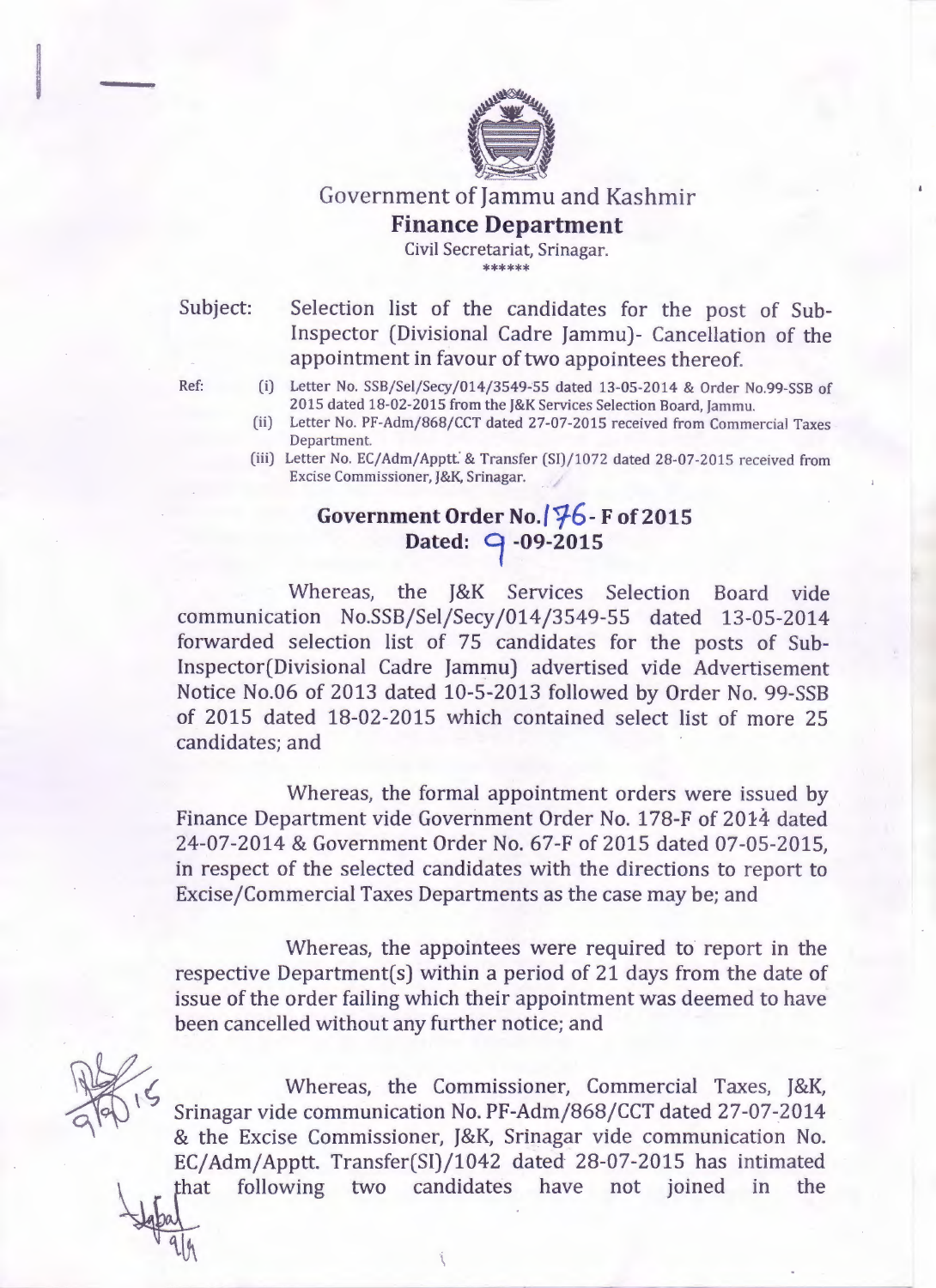Excise/Commercial Taxes Departments till date even after affording of another opportunity by the department:-

| S.<br>No. | S. No.<br>in the<br><b>Select</b><br>List | S. No. in the<br>G.0                                     | the<br>Name<br>of<br>candidates | Parentage             | <b>Permanent Address</b>                                                             | Category  | Department<br>where<br>to<br>report |
|-----------|-------------------------------------------|----------------------------------------------------------|---------------------------------|-----------------------|--------------------------------------------------------------------------------------|-----------|-------------------------------------|
| 1.        | っ                                         | G.O No. 178-F<br>of 2014 dated<br>24-07-2014)            | <b>Onkar Singh</b>              | <b>Mohinder Singh</b> | H No. 72 ward No. 32<br>Chak<br>Munshi<br>Gole<br>Talab<br>Tillo<br>Guiral<br>lammu. | <b>OM</b> | Commercial<br>Taxes                 |
| 2.        | 2                                         | 13<br>(G.O No. 67-F<br>of 2015 dated<br>$07 - 05 - 2015$ | Harvinder Singh                 | Mohinder Singh        | Akhnoor Jammu                                                                        | <b>SC</b> | <b>Excise</b>                       |

Whereas, on the recommendations of the Commercial Taxes Department, the Finance Department earlier vide communication No. ET /Estt/94/2014 dated 25-03-2015 had already conveyed condonation of delay /extension in joining in favour of Mr. Onkar Singh S/o Mr. Mohinder Singh R/o H. No. 72 Ward No. 32 Munshi Chak Gole Gujral Talab Tillo Jammu (figuring at S.No. 2 under OM category in the select list of Sub-Inspector, Divisional Cadre Jammu (period of condonation w.e.f 14-08-2014 to 23-09-2014); and

Whereas, Mr. Onkar Singh S/o Mr. Mohinder Singh R/o H. No. 72 Ward No. 32 Munshi Chak Gole Gujral Talab Tillo Jammu did not report for duties till date even after affording opportunity by the Commercial Taxes Department by publishing notice through print media and as such, Commercial Taxes Department vide communication No.PF-Adm/868/CCT dated 27-07-2015 recommended for termination his services; and

Whereas, Mr. Harvinder Singh S/o Mr. Mohinder Sipgh R/o Akhnoor Jammu A/P H.No.400, Lane No.10, Hazuri Bagh Bohri, Talab Tillo, Jammu represented before Finance Department as well as Excise Department for grant of more time for joining the duties; and

 $\mathbf{r}$ 

 $\mathcal{U}$ 

 $\frac{1}{2}$ 

Whereas, another opportunity was afforded to Mr. Harvinder Singh S/o Mr. Mohinder Singh R/o Akhnoor Jammu A/P H.No.400, Lane No.10, Hazuri Bagh Bohri, Talab Tillo, Jammu through-Notice issued under endorsement No.ET /Estt/94/2014 dated 23-06- 2015 for joining in the Excise Department alongwith documentary evidence for undergoing medical treatment of his father within a period of 10 days from the date of issuance of this notice; and

Whereas, Mr. Harvinder Singh S/o Mr. Mohinder Singh showed his casual approach and again sent a representation by post for grant of more time for joining, however, he did not furnish any